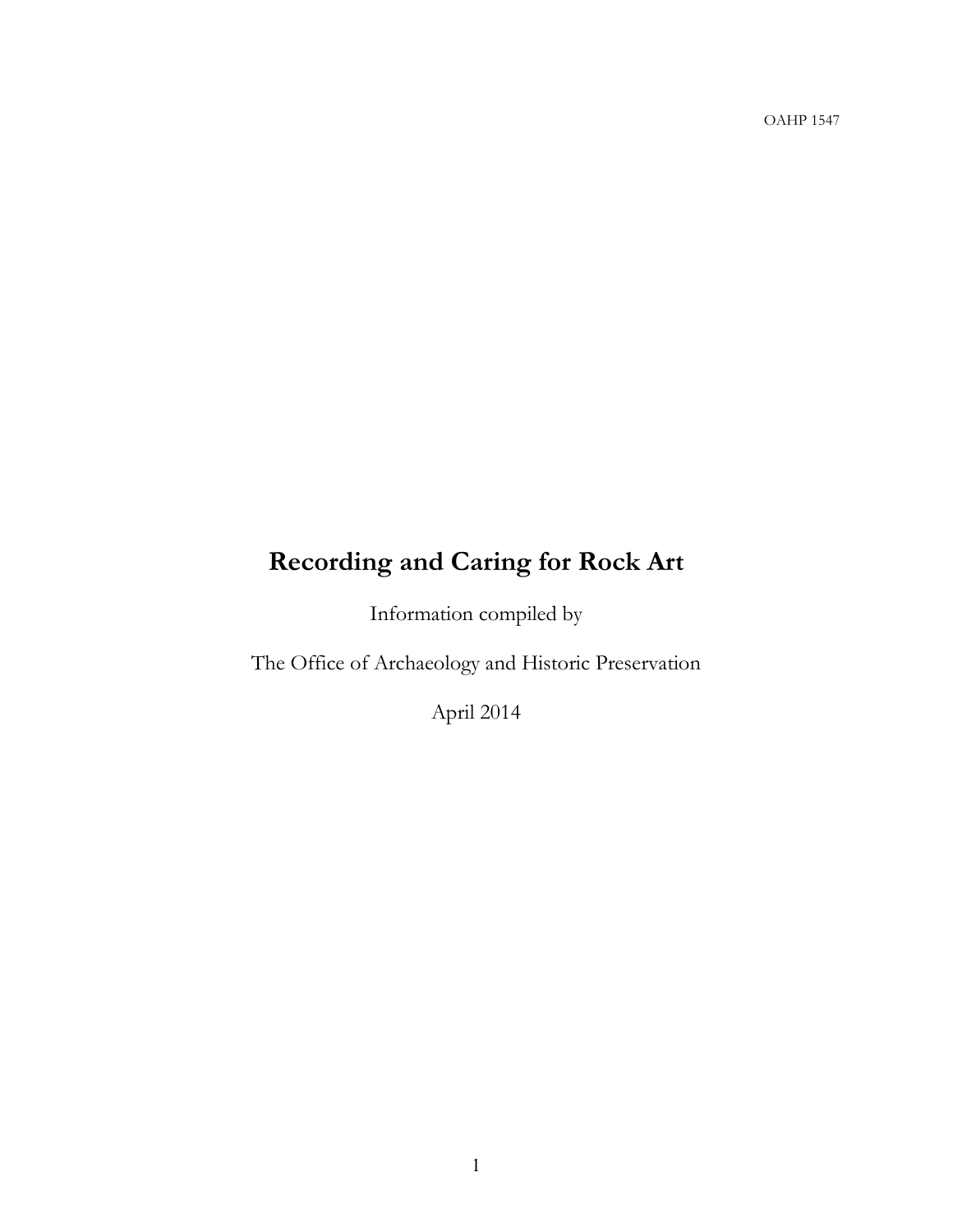Compiled by the Office of Archaeology and Historic Preservation, with permission from the Arizona Archaeological and Historical Society and the editor of **The Kiva**.

**Tips on Recording Rock Art**, excerpted and updated from:

# Stuart, David R.

1978 Recording Southwestern Rock Art Sites. **The Kiva** 43(3 & 4):183–199.

This information should be used in conjunction with:

# Swartz, B. K., Jr.

1992 Standards for the Recording of Petroglyphs and Pictographs. **International Newsletter on Rock Art** 1:18–20. [attached herein]

Information shown in brackets is from sources other than Stuart's (1978) article.

- 1. Record the archaeological site (e.g., other cultural features, artifacts, environmental setting) as well as the panels. "Rock art panels should be treated as features of an archaeological site." They should not be assigned separate numbers unless there is positive evidence that the rock art and other features/artifacts are not associated.
- 2. Record the location of each panel or face in a rock art site, including:
	- a. the direction each panel faces
	- b. the angle of each panel: e.g., horizontal overhang  $(0^{\circ})$ , vertical (90°), horizontal shelf (180°).
- 3. The relationship of the present ground surface to the rock art should be recorded. Sometimes relative dating of rock art can be achieved if the panels are partially buried or are high above the present ground surface. The relationship is especially important if the panel is covered by a cultural deposit.
- 4. The incorporation of natural rock features into rock art elements or compositions should be described.
- 5. Color photographs should not be relied on to record colors. A Munsell chart or a system matching rock art colors with commercial pastels or similar mediums should be used. In addition, although there is a recognized need for recording the colors of pictographs, such recordation also can facilitate the study of petroglyph patination.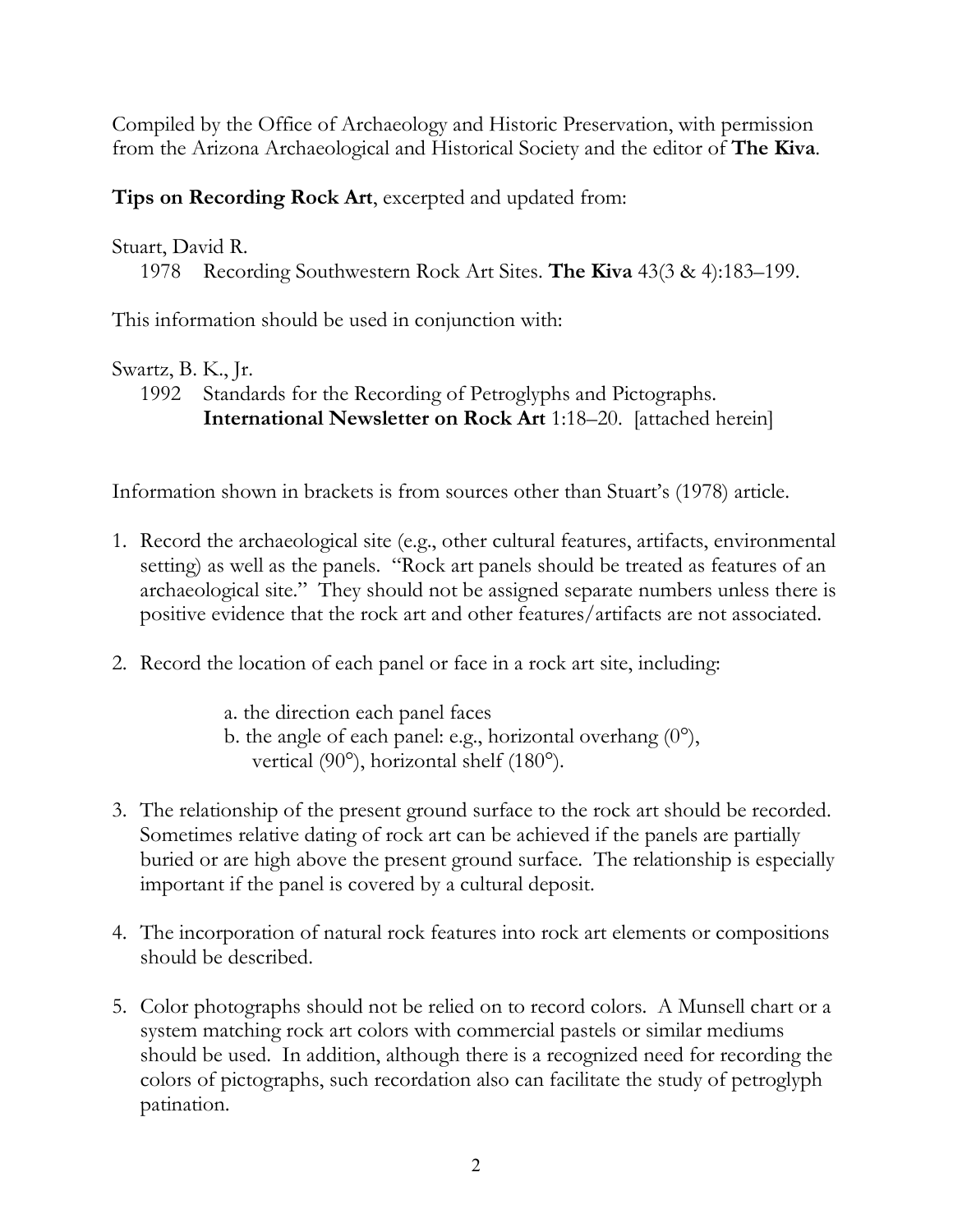- 6. Differential patination (desert varnish) can be used to relatively date elements and styles. Field notes describing differential patination of elements can provide data that are not revealed pictorially.
- 7. Pictorially, imitative vandals' drawings cannot always be differentiated from aboriginal rock art. Detailed field notes should be taken on the amount and nature of vandalism.
- 8. Superposition of elements should be carefully studied and noted. Such observations can be important in chronological and behavioral studies, as rock art was sometimes purposefully obliterated.
- 9. Lichen growing over the elements in a rock art panel should be noted. The growth rate of certain [high altitude] lichen species has been determined through lichenometry, and the age of the panel might be discerned by this method.
- 10.Photographing rock art is usually the most efficient method of pictorial recordation. However, there are drawbacks to using only photographs for recordation. Because photos are two dimensional images, they do not always record three dimensional reality. Panels with a great deal of depth variability cannot be faithfully recorded by photographs. In photos, painted elements are sometimes difficult to distinguish from natural rock discoloration or deterioration. Petroglyphs can be difficult to photograph when the color of the natural rock surface is not dramatically different from the petroglyph. Photographs should be supplemented by drawings.
- 11.Although large-negative and press cameras are preferred by some archaeologists (large-negative cameras prevent distortion of the field of view), the following tips are for the more universally popular 35 mm SLR [and DSLR] cameras:
	- a. Take photographs straight-on rather than at an angle to the rock art panel to minimize distortion.
	- b. [If practical, a portable string grid can be placed against the rock art panel to provide consistent scale.]
	- c. Slight wide-angle lenses [focal lengths of 28–35 mm] will facilitate recording in confining situations, and capture the interrelationships between rock art elements more easily than "photo-mosaics" made with longer lenses. However, do not use very wide-angle or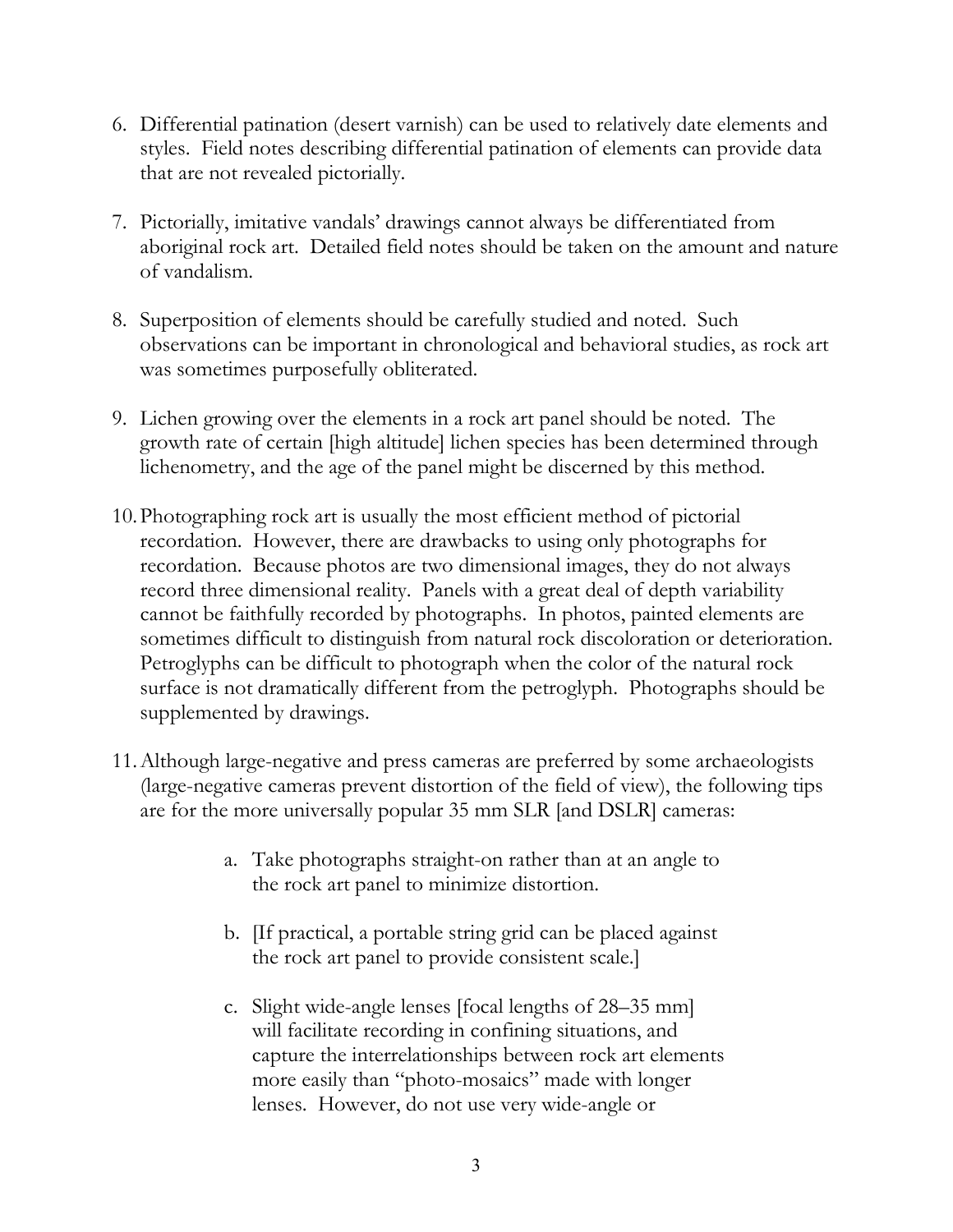"fisheye" lenses with focal lengths shorter than 24 mm as these produce linear distortion, especially around the margins of the frame.]

- d. Many times a strobe (flash) is necessary to provide enough light in caves and rockshelters. Petroglyphs that are patinated or done on rock with no patina can be accentuated with a strobe. [Use of a strobe also can eliminate shadows from crevices and other irregularities on a rock face.]
- e. Lighting is a crucial variable in rock art photography. Diffused straight-on light is best for pictographs. Shallowly carved petroglyphs often are most easily photographed with direct 90° light, while more deeply carved/pecked panels are successfully photographed with 45<sup>°</sup> side or top lighting.
- f. [Filters may be tried to enhance contrast and visibility of rock art elements otherwise difficult to photograph. Use a polarizer filter on patinated panels to reduce glare. Try a red #25 (A) or yellow #6 (K), #8, or #9 filter with black-and-white  $(B/w)$  film for patinated panels, but use fast films (ISO 320+) as filters reduce light transmitted through the lens. Use a blue #47 filter on pictographs (especially red painted) with fast  $B/w$  film. Use a #81A color correction filter when using color daylight film with an electronic flash.]
- g. [The sharpest and most-stable prints from digital photos are achieved by starting with an uncompressed file (e.g., \*.tif or RAW formats) taken at a high resolution setting  $(300+)$  ppi), then printing on high-quality paper (e.g., Fuji Crystal Archive) using a pigment-based ink (e.g., Epson's Archival Ink). In general, pigment-based inks are superior to dye-based inks, regardless of brand, but prints should be left to dry for 12+ hours before storage in archival sleeves. Also, the longevity of stored prints may be enhanced by matching brands of paper and ink, such as printing on HP Premium Plus paper with HP Vivera Pigment ink.]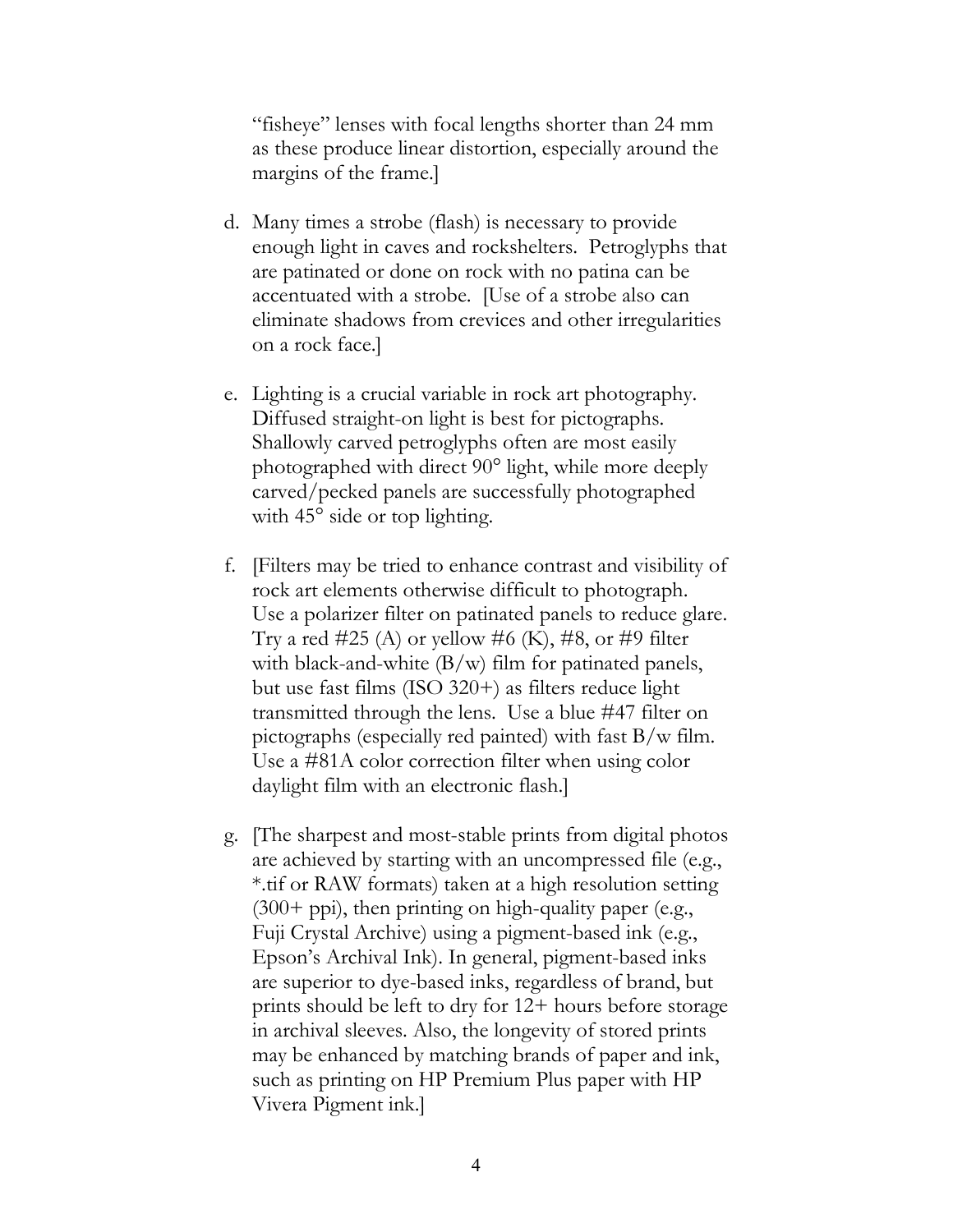- 12. Infrared films should be considered for badly faded paintings and unpatinated petroglyphs. [Infrared film is apparently only useful in recording superimposed figures when: a) the obscured pictographs are made with a carbon-based paint, and b) when the figures have been obliterated by a thin layer of paint or desert varnish. A pictograph obscured by mud or clay cannot be revealed by infrared film. Always use a red #25 or #87 filter with infrared film, and adjust focus according to the instructions provided with the film.]
- 13. Tracings are made by placing clear plastic sheets over the rock art and drawing the rock art elements and natural rock features with felt-tipped pens or non-wax colored pencils. [Such tracings are potentially damaging to the panel and should not be done without the permission and supervision of a rock art conservator or other expert. Rubbings and latex molds are inappropriate methods under any circumstances.]
- 14. Photogrammetry, the technology of photographing images (usually two paired exposures) to produce three dimensional data, offers the promise of greater recording possibilities. The technique requires specialized equipment but creates a record that is accurate and easy to store. [Laser scanning technology likewise offers a non-destructive option for recording panel details to an extremely high degree of accuracy.]
- 15. [Digital image editing programs may be used to enhance the visibility of faded or low-contrast panels. The goal is to bring out the details in rock art that were once more visible, not to distort or alter a panel in ways that present misleading information. One such program that has been successfully applied to faded pictographs is DStretch (www.dstretch.com), a plugin to the Image J processing program.]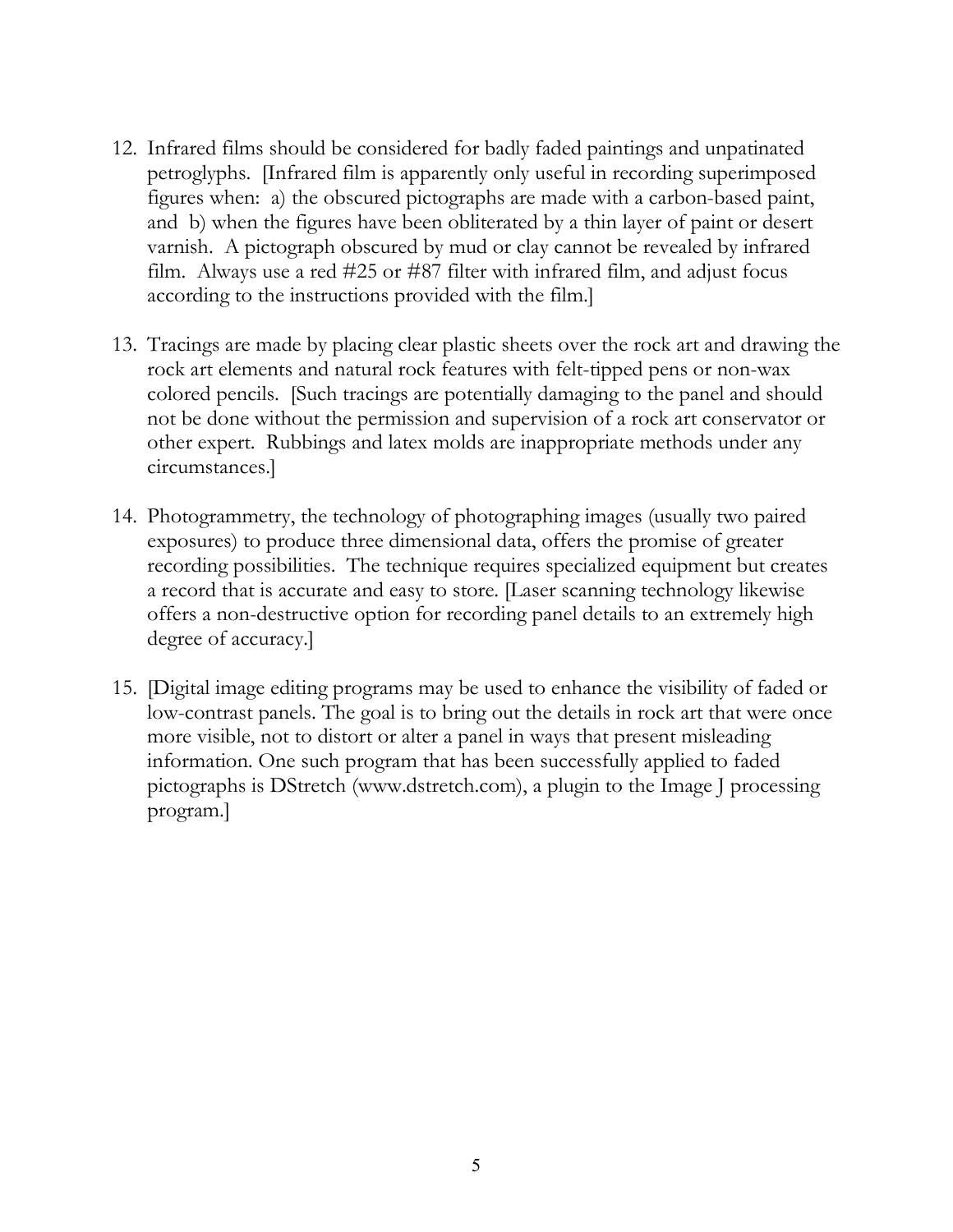# BIBLIOGRAPHY

*A more comprehensive bibliography on Colorado and world rock art, as well as a glossary of terms, is on our web site at:*

[http://www.historycolorado.org/sites/default/files/files/OAHP/Programs/PAAC\\_](http://www.historycolorado.org/sites/default/files/files/OAHP/Programs/PAAC_biblio_RockArtBG.pdf) [biblio\\_RockArtBG.pdf](http://www.historycolorado.org/sites/default/files/files/OAHP/Programs/PAAC_biblio_RockArtBG.pdf)

# Rock Art Conservation Issues

ARARA Conservation and Protection Committee

1988 **Conservation Guidelines of the American Rock Art Research Association.** ARARA, San Miguel, CA.

# Bednarik, Robert G., and Kulasekaran Seshadri

1995 Digital Colour Re-Constitution in Rock Art Photography. **Rock Art Research** 12(1):42–51.

# Bureau of Land Management

1969 **The Care and Repair of Petroglyphs.** Technical Note, USDI-Bureau of Land Management Filing Code 6231 (D-370), Portland Service Center, Portland, OR.

# Clottes, Jean

2006 Rock Art Today. **Conservation, The Getty Conservation Institute Newsletter** 21(3):4–9.

# Crotty, Helen K. (editor)

1989 **Preserving Our Rock Art Heritage**. Proceedings from the symposium, Rock Art Conservation and Protection. ARARA Occasional Paper No. 1, San Miguel, CA.

Dean, J. Claire, Josephine Flood, and Jo Anne Van Tilburg

2006 Preserving a Worldwide Heritage: A Discussion About Rock Art Conservation. **Conservation, The Getty Conservation Institute Newsletter** 21(3):10–15.

# Grisafe, David A.

1996 Preserving Native American Petroglyphs on Porous Sandstone. **Plains Anthropologist** 41(158):373–382.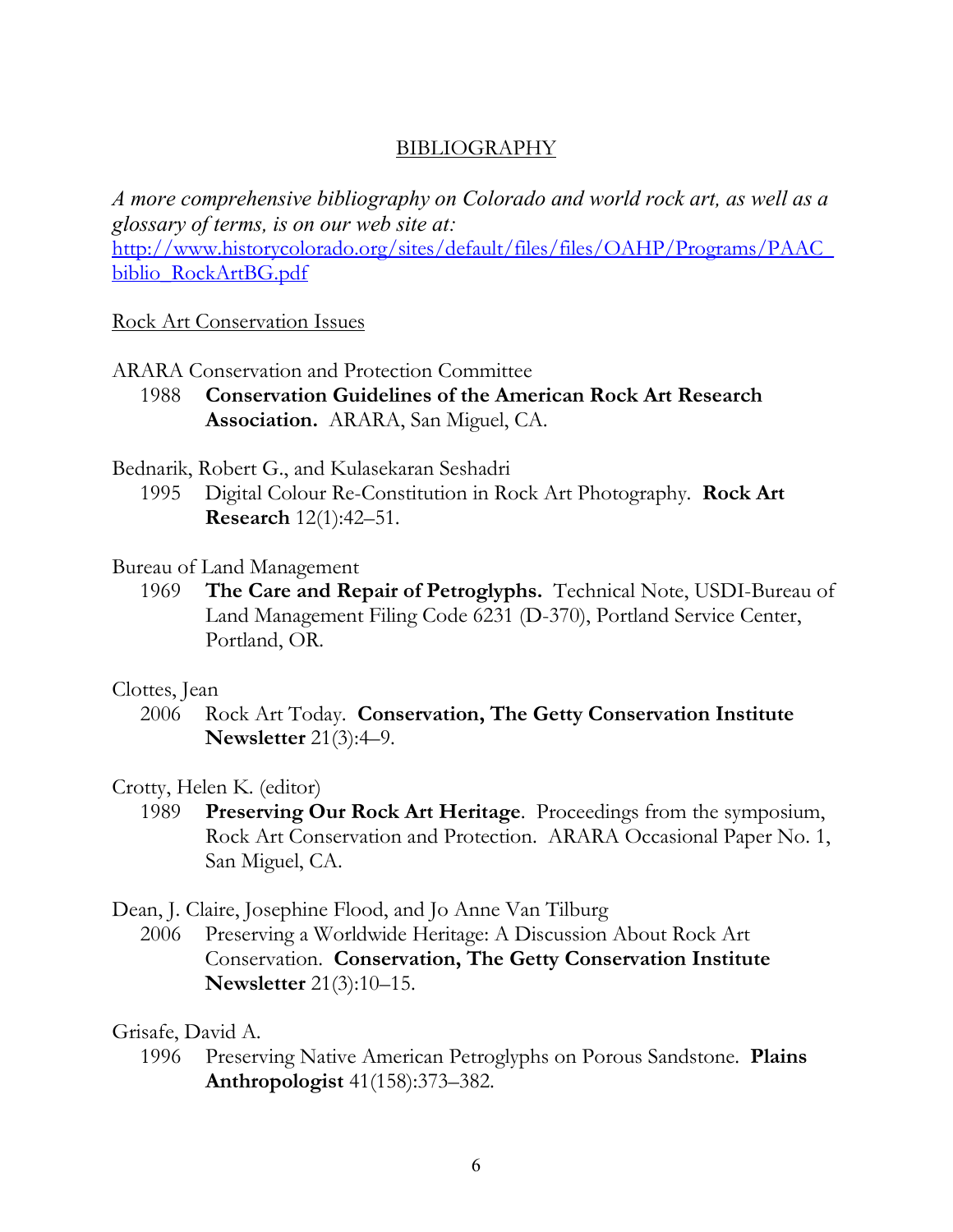# Grisafe, David A.

2002 Potential Preservation of Native American Petroglyphs at Steamboat Butte, Montana, Using Ethyl Silicate Solution Treatments. **Plains Anthropologist** 47(180):77–84.

# Lambert, David

1989 **Conserving Australian Rock Art: A Manual for Site Managers,** edited by Graeme K. Ward. The Institute Report Series. Aboriginal Studies Press, Canberra.

#### Lee, Georgia

1991 **Rock Art and Cultural Resource Management.** Wormwood Press, Calabasas, CA.

### MacLeod, Ian

2000 Rock Art Conservation and Management: The Past, Present and Future Options. International Institute for Conservation of Historic and Artistic Works, London, UK. **Reviews in Conservation** 1: 32–45.

### Rosenfeld, Andree

1988 **Rock Art Conservation in Australia.** Special Australian Heritage Publication Series No. 2. Australian Government Publishing Service, Canberra.

#### Wainwright, Ian N. M.

1987 Rock Art Conservation in Petroglyphs Provincial Park. **Canadian Conservation Institute Newsletter**, Dec. 1987:8–9. Ottawa, Canada.

# Wells, Katherine

2009 **Life on the Rocks: One Woman's Adventures in Petroglyph Preservation.** University of New Mexico Press, Albuquerque.

Rock Art Dating Methods and Chronology

Armitage, Ruth A., James E. Brady, Allan Cobb, John R. Southon, and Marvin W. Rowe

2001 Mass Spectrometric Radiocarbon Dates from Three Rock Paintings of Known Age. **American Antiquity** 66(3):471–480.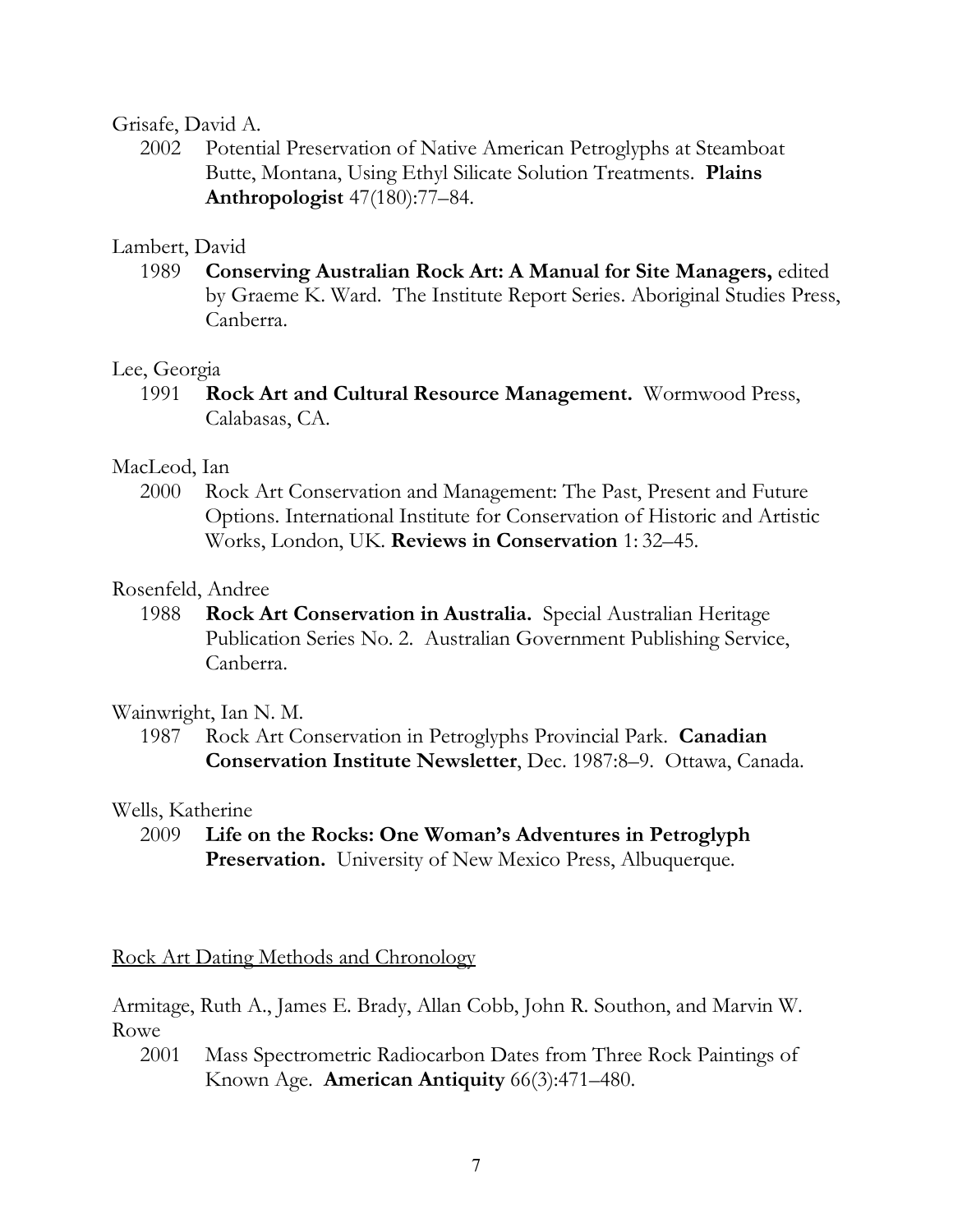Benson, Larry V., Eugene M. Hattori, John Southron, and Benjamin Aleck

- 2013 Dating North America's Oldest Petroglyphs, Winnemucca Lake Subbasin. **Journal of Archaeological Science** 40:4466–4476.
- Campbell, Robert G.
	- 1969 Dating Prehistoric Rock Art of Southeastern Colorado. **Southwestern Lore** 35(1):1–10.

Chaffee, Scott D., Marion Hyman, Marvin W. Rowe, Nancy J. Coulam, Alan Schroedl, and Kathleen Hogue

1994 Radiocarbon Dates on the All American Man Pictograph. **American Antiquity** 59(4):769–781.

Dorn, Ronald I.

- 1991 Rock Varnish. **American Scientist** 79(6):542–553.
- 1992 Comment on "Accuracy of Rock-Varnish Chemical Analyses: Implications for Cation-Ratio Dating." **Geology** 20:470–471.
- 1996 A Change of Perception. **La Pintura** 23(2):10–11.
- Dorn, Ronald I., William R. McGlone, and Phillip M. Leonard
	- 1990 Age Determination of Petroglyphs in Southeast Colorado. **Southwestern Lore** 56(2):21–36.

#### Faris, Peter K.

1995 Petroglyph Chronology in Southeast Colorado. **Southwestern Lore** 61(1):7–35.

Francis, Julie E., Lawrence L. Loendorf, and Ronald I. Dorn

1993 AMS Radiocarbon and Cation-Ratio Dating of Rock Art in the Bighorn Basin of Wyoming and Montana. **American Antiquity** 58(4):711–737.

Geib, Phil R., and Helen C. Fairley

1992 Radiocarbon Dating of Fremont Anthropomorphic Rock Art in Glen Canyon, South-central Utah. **Journal of Field Archaeology** 19(2):155– 168.

# Harry, Karen G.

1995 Cation-Ratio Dating of Varnished Artifacts: Testing the Assumptions. **American Antiquity** 60(1):118–130.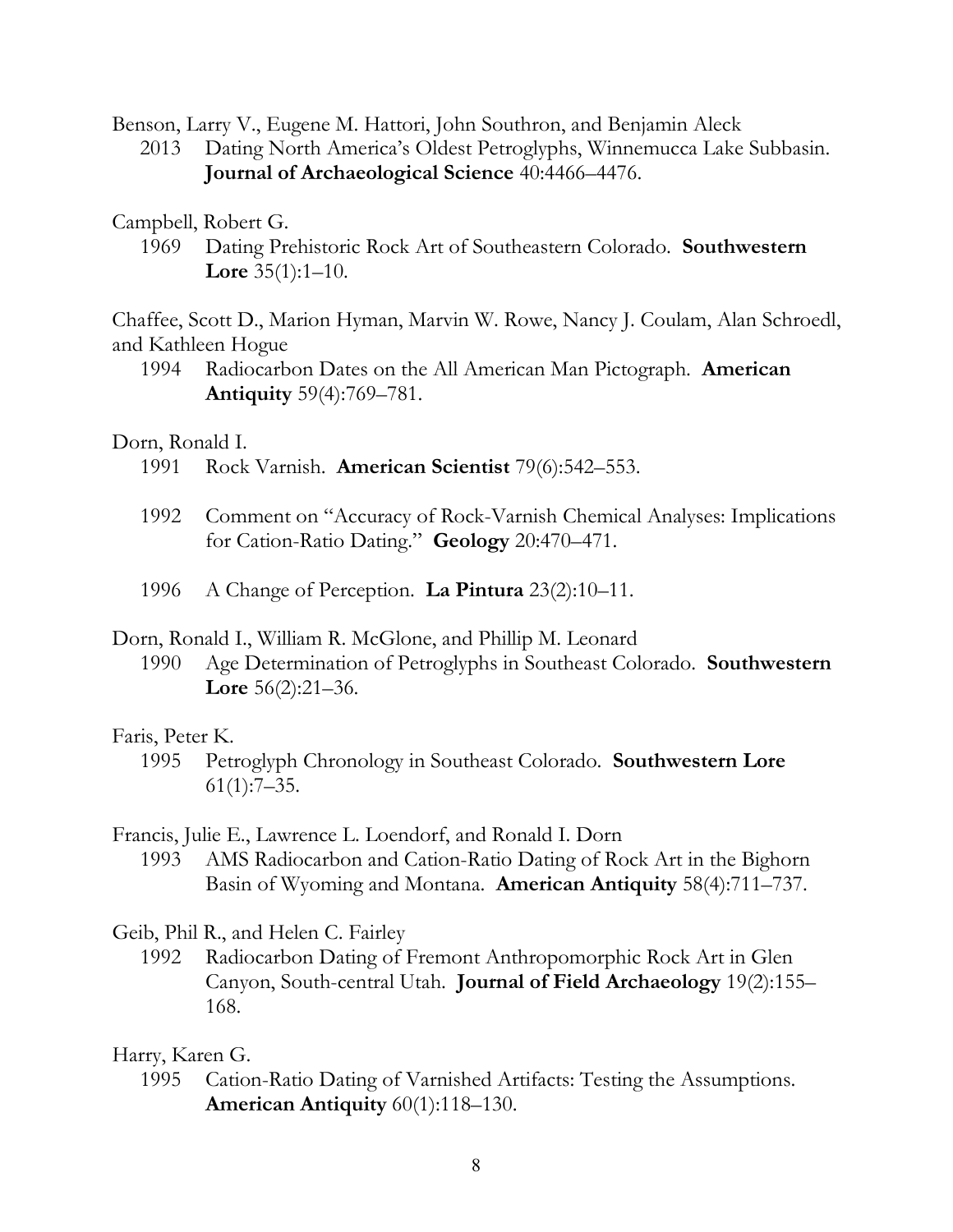Liu, Tanzhuo, and Wallace S. Broecker

2008 Rock Varnish Microlamination Dating of Late Quaternary Geomorphic Features in the Drylands of Western USA. **Geomorphology** 93(3–4):501– 523.

Loendorf, Lawrence L.

1991 Cation Ratio Varnish Dating and Petroglyph Chronology in Southeastern Colorado. **Antiquity** 65:247–255.

McDonald, J. J., K. C. Officer, D. Donahue, T. Jull, J. Head, and B. Ford

1990 Investigating <sup>14</sup>C AMS: Dating Prehistoric Rock Art in the Sydney Sandstone Basin, Australia. **Rock Art Research** 7(2):83–92.

### Rowe, Marvin W.

2009 Radiocarbon Dating of Ancient Rock Paintings**. Analytical Chemistry**  81(5):1728–1735.

### Russ, J., M. Hyman, and M. W. Rowe

1992 Direct Radiocarbon Dating of Rock Art. **Radiocarbon** 34:867–872.

# Tipps, Betsy L.

1995 Barrier Canyon Rock Art Dating. In: **Holocene Archaeology Near Squaw Butte, Canyonlands National Park, Utah**, by Betsy L. Tipps, pp. 153–169. National Park Service, Rocky Mountain Region, Selections from the Division of Cultural Resources No. 7. Denver, CO.

Tratebas, Alice M.

1993 Stylistic Chronology versus Absolute Dates for Early Hunting Style Rock Art on the North American Plains. In: **Rock Art Studies: The Post-Stylistic Era or Where Do We Go From Here?**, edited by Michel Lorblanchet and Paul G. Bahn. Oxbow Monographs in Archaeology No. 35. David Brown, Bloomington, IN.

# Turner, Christy G., II

1971 Revised Dating for Early Rock Art of the Glen Canyon Region. **American Antiquity** 36:469–471.

Weisbrod, Richard L.

1978 Rock Art Dating Methods. **Journal of New World Archaeology** 2(4):1– 8.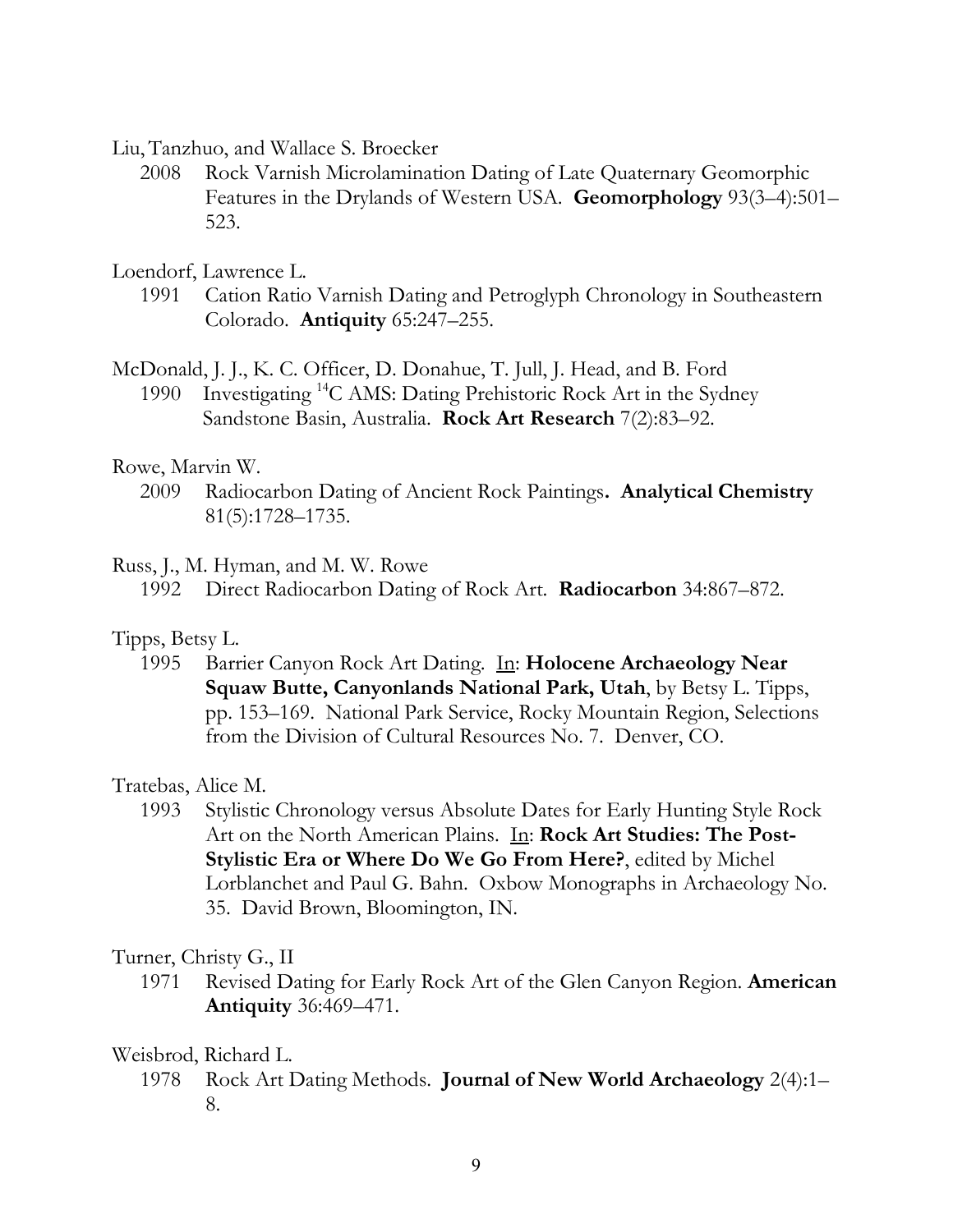Whitley, David S., and Ronald I. Dorn

1993 New Perspectives on the Clovis vs. Pre-Clovis Controversy. **American Antiquity** 58(4):626–647.

Rock Art Recording and Miscellaneous Research

### Anati, Emmanuel

1994 **World Rock Art: The Primordial Language.** Third English edition. Brescia, Italy.

### Bahn, Paul G.

- 2010 **Prehistoric Rock Art: Polemics and Progress**. Cambridge University Press, New York.
- Bahn, Paul G., and Angelo Fossati (editors)
	- 1996 **Rock Art Studies: News of the World I.** Oxbow Monograph 72. David Brown, Oakville, CT.
- Bahn, Paul G., and Andree Rosenfeld (editors)
	- 1992 **Rock Art and Prehistory.** Oxbow Monographs in Archaeology. David Brown, Bloomington, IN.

#### Bahn, Paul G., and Jean Vertut

1997 **Journey Through the Ice Age.** University of California Press, Berkeley, CA.

# Bain, James G.

1971 Techniques and Procedures for Rock Art Recording. **Archaeological Society of New Mexico, Supplement** Vol. 1. Albuquerque, NM.

#### Bednarik, Robert G.

1994 A Taphonomy of Paleoart. **Antiquity** 68(258):68–74.

# Blundell, Geoffrey, Christopher Chippindale, and Benjamin Smith

2011 **Seeing and Knowing: Understanding Rock Art With and Without**  Ethnography. 2<sup>nd</sup> ed. Left Coast Press, Walnut Creek, California.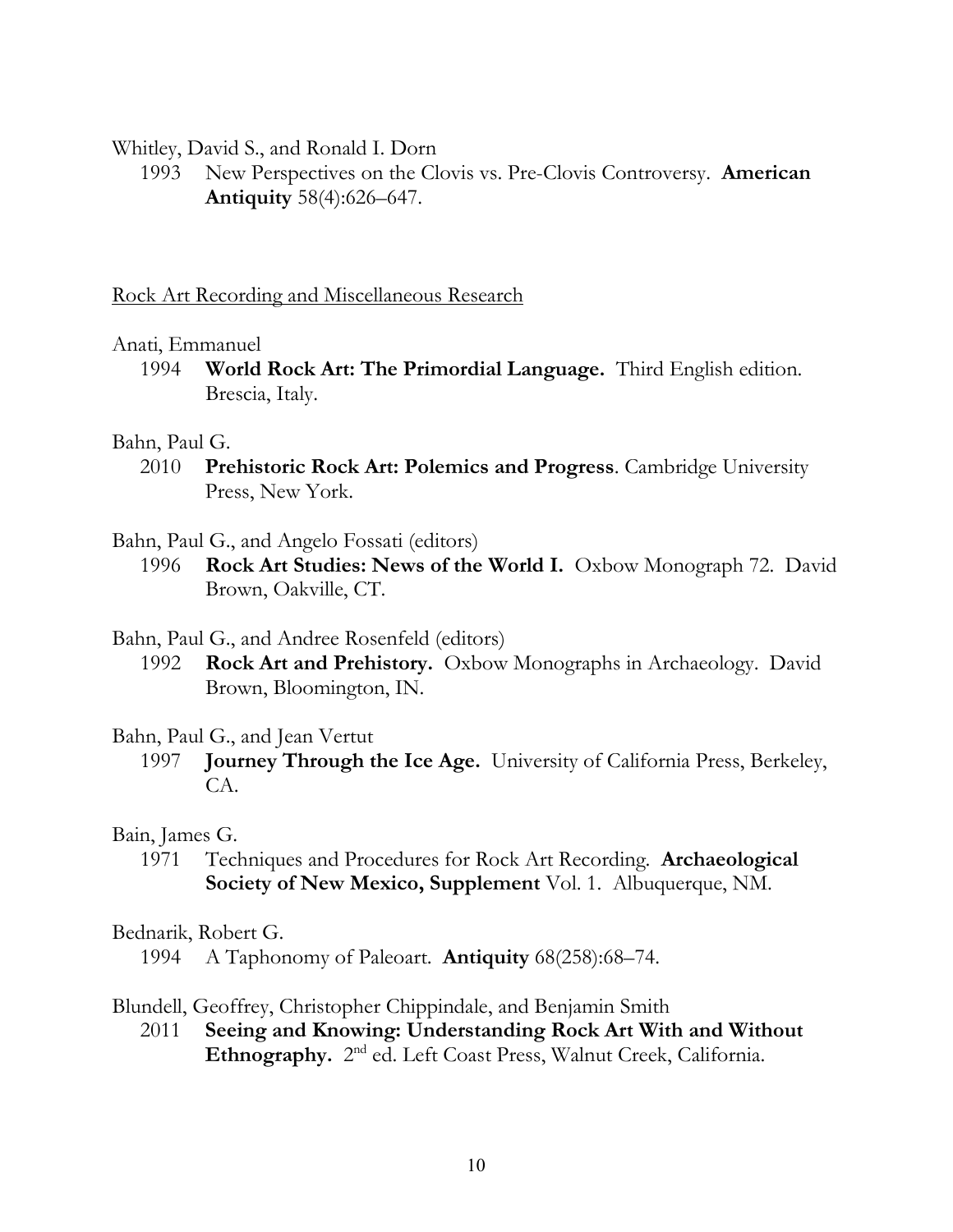Bock, Frank G., and Alice J. Bock

1991 Rock Art Recording: The Need for Thorough Research in Order to Provide Sufficient Retrieval Data. **Proceedings of the Society for California Archaeology** 3:175–193. San Diego, CA.

Chippindale, Christopher, and Paul S. C. Taçon (editors) 1999 **The Archaeology of Rock-Art.** Cambridge University Press, New York.

Clewlow, C. William, Jr., and Mary Ellen Wheeling

1978 **Rock Art, An Introductory Recording Manual for California and the Great Basin.** UCLA Institute of Archaeology, Los Angeles, CA.

Clog, Phil, and Margarita Díaz-Andreu

2000 Digital Image Processing and the Recording of Rock Art. **Journal of Archaeological Science** 27(9):837–843.

### Clottes, Jean

2008 **Cave Art.** Phaidon Press, London.

Conkey, Margaret W.

1984 To Find Ourselves: Art and Social Geography of Prehistoric Hunter Gatherers. In: **Past and Present in Hunter Gatherer Studies**, edited by Carmel Schrire, pp. 253–276. Academic Press, Orlando, FL.

# Conway, Thor

1993 **Painted Dreams, Native American Rock Art.** Northword, Minocqua, WI.

David, Bruno, John Brayer, Ian J. McNiven, and Alan Watchman

2001 Why Digital Enhancement of Rock Paintings Works: Rescaling and Saturating Colours. **Antiquity** 75:781–792.

# Faulstich, Paul (editor)

1997 **Rock Art as Visual Ecology.** International Rock Art Congress, Proceedings Vol. 1. Tucson, AZ.

Flood, Josephine, Ian Johnson, and Sharon Sullivan (editors)

1989 **Sites & Bytes: Recording Aboriginal Places in Australia.** Special Australian Heritage Publication Series No. 8. Australian Government Publishing Service, Canberra.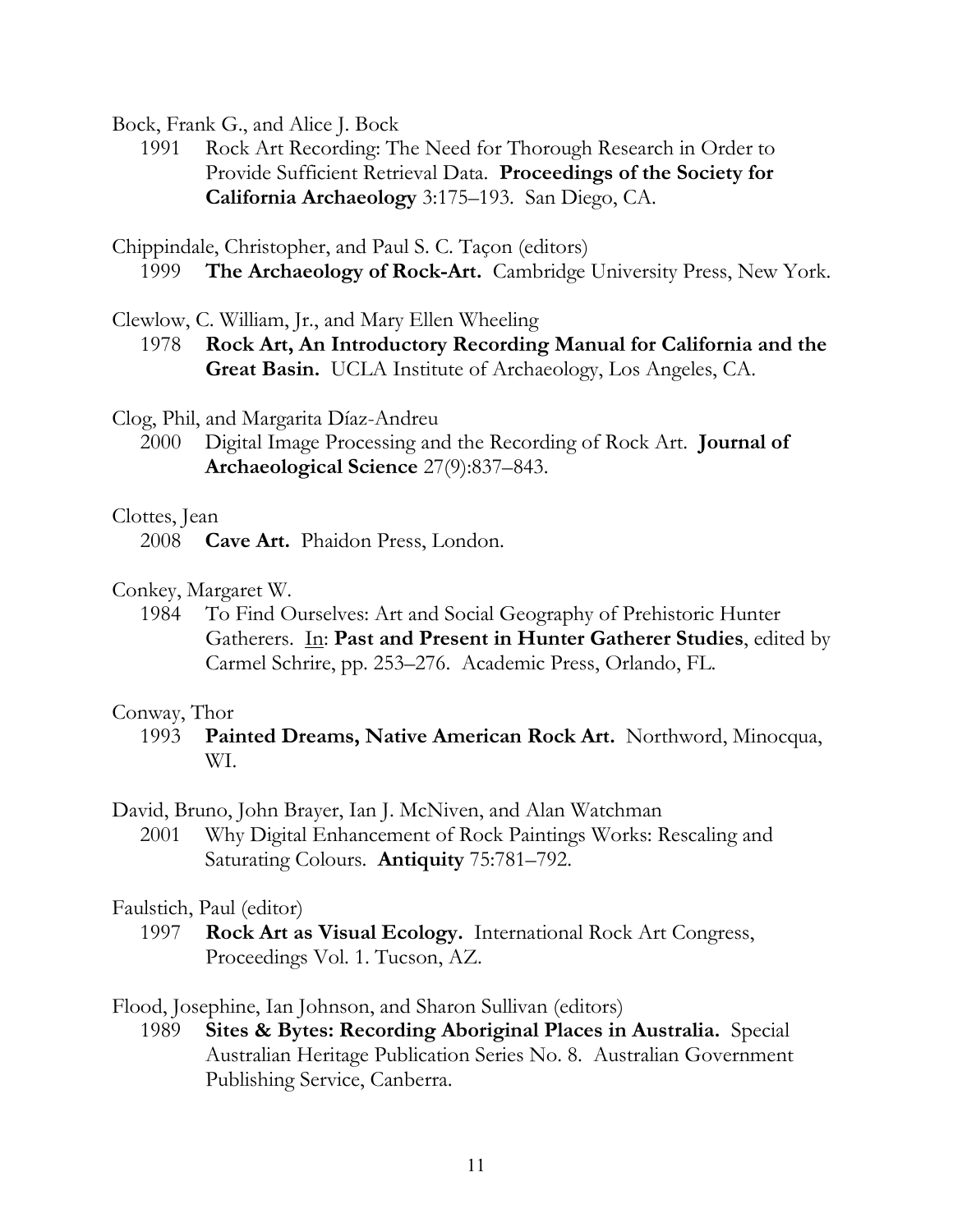Ford, Bruce, and Alan Watchman

1990 Art on the Rocks. **New Scientist** 127(1724):21–25.

#### Fredlund, Glen, and Linea Sundstrom

2007 Digital Infra-red Photography for Recording Painted Rock Art. **Antiquity** 81(313):733–742.

#### Grant, Campbell

- Greer, Mavis, and John Greer
	- 2004 Reply to Kehoe: Rock Art and Shamanism. **Plains Anthropologist** 49(189):81–83.

#### Grove, Shari T. (editor)

1975 **American Indian Rock Art.** San Juan County Museum Association, Farmington, NM.

#### Guthrie, Dale

2006 **The Nature of Paleolithic Art**. University of Chicago Press, Chicago.

#### Haines, Misti, and Joelle McCarthy

2006 The Use of 3D Laser Scanning in Mapping a Petroglyph Site. **Utah Archaeology** 19(1):29–36.

#### Hays-Gilpin, Kelley A.

2003 **Ambiguous Images: Gender and Rock Art.** AltaMira Press, Blue Ridge Summit, PA.

#### Keyser, James D., and David S. Whitley

2006 Sympathetic Magic in Western North American Rock Art. **American Antiquity** 71(1):3–26.

#### Lewis-Williams, David

2002 **The Mind in the Cave: Consciousness and the Origins of Art.**  Thames & Hudson, London.

Lewis-Williams, David, and David Pearce

2005 **Inside the Neolithic Mind.** Thames & Hudson, London.

<sup>1981</sup> **Rock Art of the American Indian.** 5<sup>th</sup> ed. Vistabooks, Silverthorne, CO.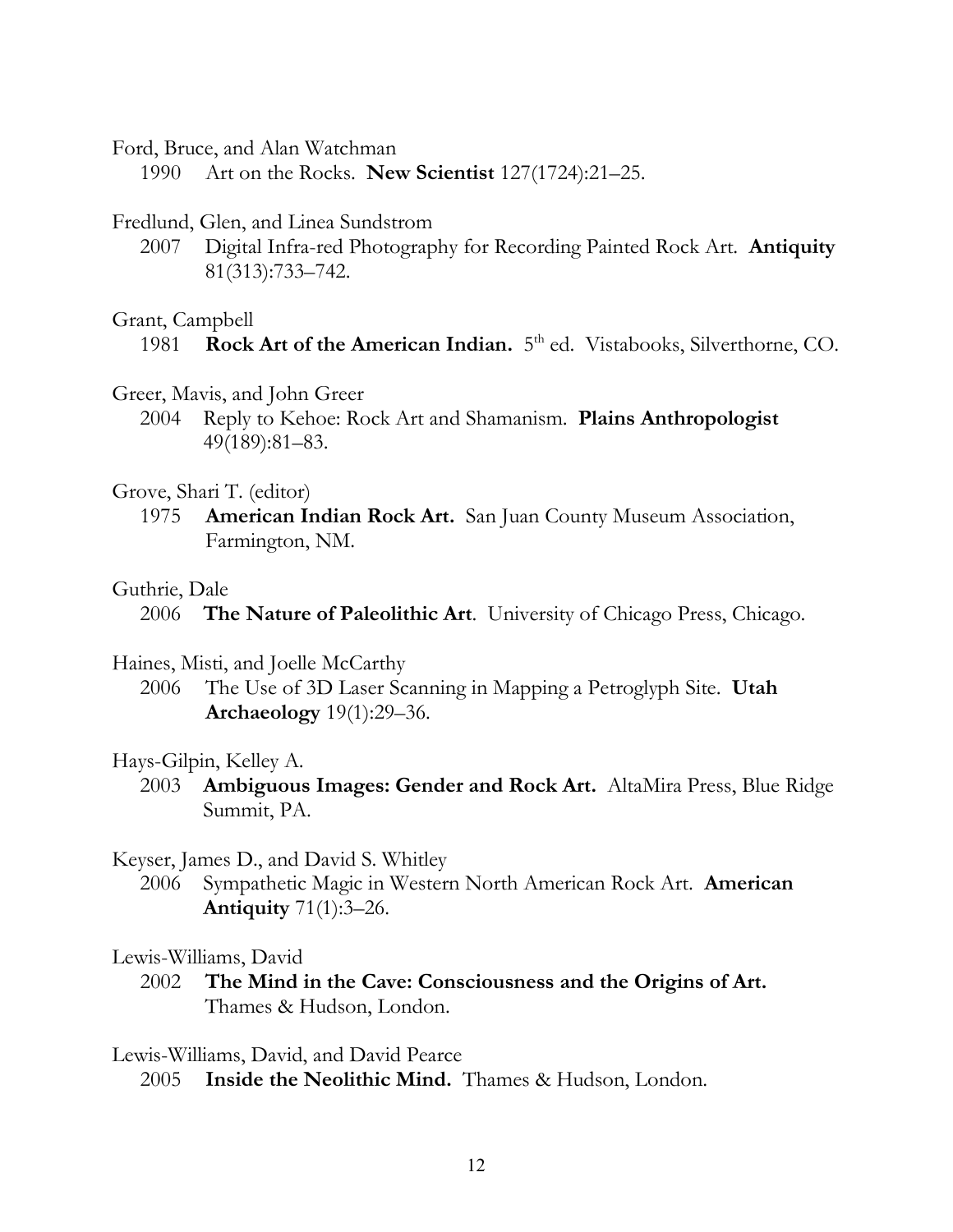Lewis-Williams, J. David, and Thomas A. Dowson

1988 The Signs of All Times: Entoptic Phenomena in Upper Paleolithic Art. **Current Anthropology** 29(2):201–245.

# Lindstrom, John E.

1979 **Native American Rock Art: An Analysis of Previous Investigations in the American West.** Western Interstate Commission for Higher Education, Boulder, CO.

Loendorf, Lawrence L., Christopher Chippindale, and David S. Whitley (editors) 2006 **Discovering North American Rock Art.** University of Arizona Press, Tucson.

Loendorf, Lawrence, Linda A. Olson, Stuart Conner, and J. Claire Dean 1998 **A Manual for Rock Art Documentation.** Published by the authors through Minot State University, Minot, ND.

# Lysek, Carol Ann

1996 Interpreting Rock Art. **Mammoth Trumpet** 11(2):6–9.

# Manning, Steven J.

1990 Comprehensive Rock Art Literature Search Through the Files of the Division of State History, A Summary. **Utah Archaeology** 3(1):145–148.

# Marymor, Leigh (compiler)

2013 Rock Art Studies: A Bibliographic Database. Electronic document, http://bancroft.berkeley.edu/collections/rockart/search.html, accessed April 11, 2014. University of California, Berkeley.

# Meighan, Clement W.

1981 Theory and Practice in the Study of Rock Art. In: **Messages from the**  Past: Studies in California Rock Art. UCLA Institute of Archaeology Monograph 19, Los Angeles, CA.

# Newman, Bonita, and Lawrence Loendorf

2005 Portable X-Ray Fluorescence Analysis of Rock Art Pigments. **Plains Anthropologist** 50(195):277–283.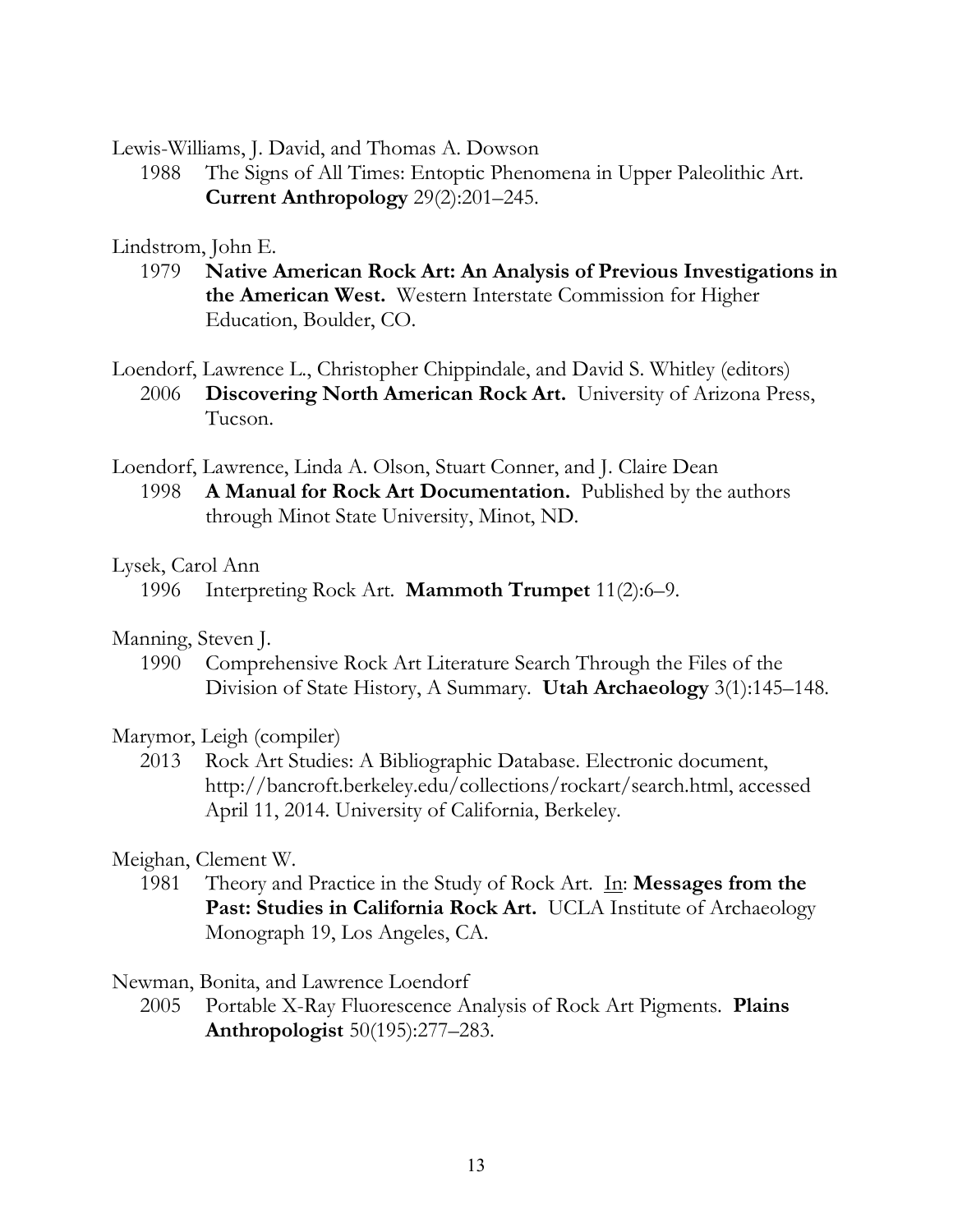### Ogleby, Cliff, and Leo J. Rivett

1985 **Handbook of Heritage Photogrammetry.** Special Australian Heritage Publication Series No. 4. Australian Government Publishing Service, Canberra.

### Price, Neil (editor)

2001 **The Archaeology of Shamanism.** Routledge, New York.

#### Robertson, Nancy

1981 **Rock Art Typology**. American Rock Art Research Association, Winnipeg, Manitoba.

### Sanger, Kay Kenady, and Clement W. Meighan

1990 **Discovering Prehistoric Rock Art: A Recording Manual.** Wormwood Press, Calabasas, CA.

#### Schaafsma, Polly

1985 Form, Content, and Function: Theory and Method in North American Rock Art Studies. In: **Advances in Archaeological Method and Theory**, edited by Michael B. Schiffer. Volume 8, pp. 237–277. Academic Press, New York.

# Steinbring, Jack (editor)

1995 **Rock Art Studies in the Americas: Papers from the Darwin Rock Art Congress.** Oxbow Books, Oxford, UK. Distributed by David Brown, Bloomington, IN.

# Stuart, David R.

1978 Recording Southwestern Rock Art Sites. **The Kiva** 43(3 & 4):183–199.

#### Swartz, B. K., Jr.

1992 Standards for the Recording of Petroglyphs and Pictographs. **International Newsletter on Rock Art** 1:18–20.

#### Turpin, Solveig A. (editor)

1994 **Shamanism and Rock Art in North America.** Special Publication No. 1. Rock Art Foundation, San Antonio, TX.

#### Turpin, Solveig A., Richard P. Watson, Sarah Dennett, and Hans Muessig

1979 Stereophotogrammetric Documentation of Exposed Archaeological Features. **Journal of Field Archaeology** 6(3):329–338.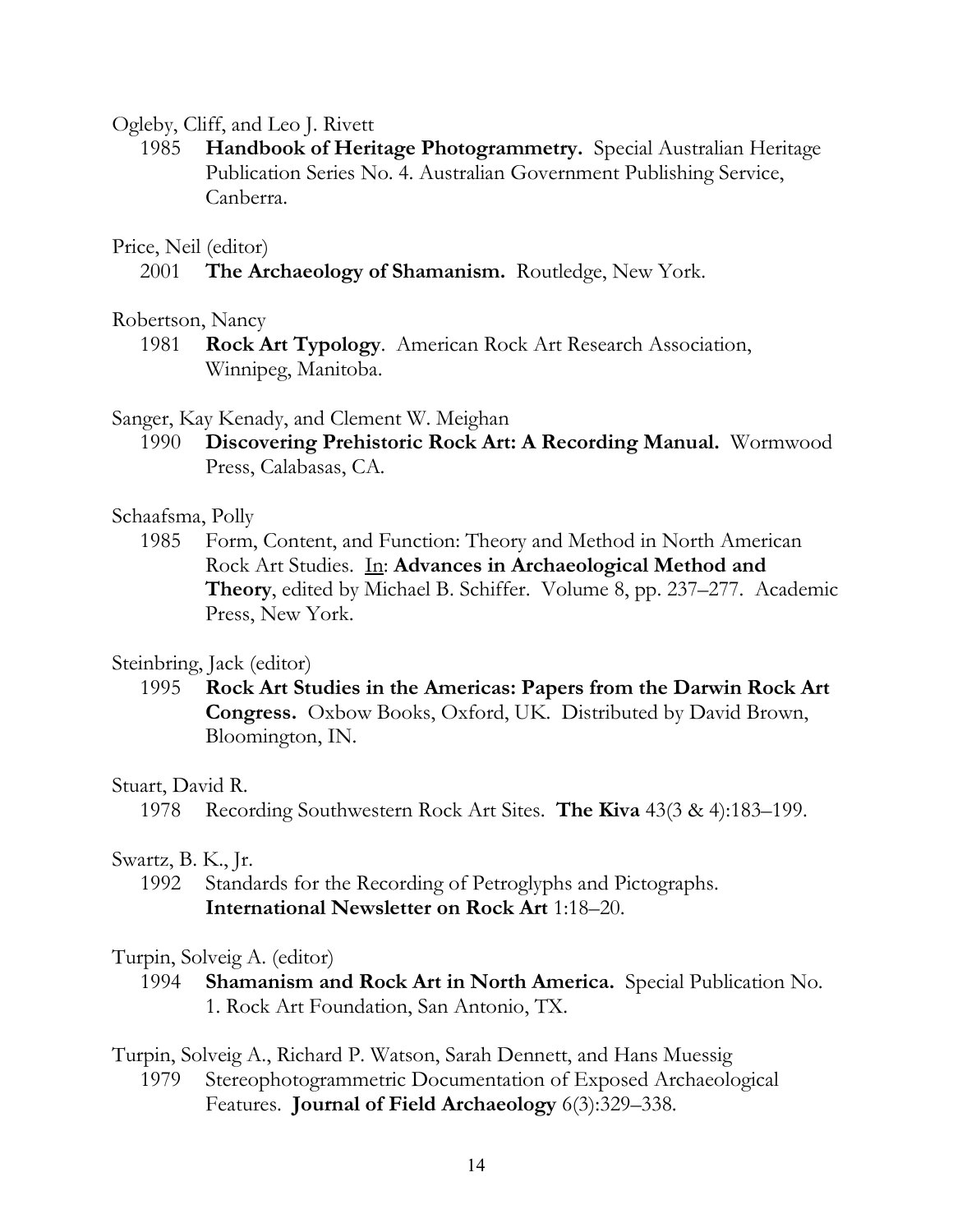Wasklewicz, Thad A., Dennis Staley, Heather Volker, and David Whitley

2004 Laser Scanning: A New Method for Recording Rock Art. Paper presented at the annual meeting of the Geological Society of America, Denver, CO.

# Wellman, Klaus F.

- 1974 Some Observations on Human Sexuality in North American Indian Rock Art. **Southwestern Lore** 40(1):1–12.
- 1979 **A Survey of North American Indian Rock Art.** Akademische Druckund Verlangsanstalt, Graz, Austria.
- 1980 Trends in North American Rock Art Research: A Quantitative Evaluation of the Literature. **American Antiquity** 45(3):531–539.

# Whitley, David S.

- 2001 editor. **Handbook of Rock Art Research.** AltaMira Press, Walnut Creek, CA.
- 2006 U.S. Rock Art in the Twenty-first Century: Problems and Prospects. **Conservation, The Getty Conservation Institute Newsletter** 21(3):16– 19.
- 2011 **Introduction to Rock Art Research.** 2nd ed. Left Coast Press, Walnut Creek, California.

Whitley, David S., and Lawrence L. Loendorf (editors)

1994 **New Light on Old Art: Recent Advances in Hunter-Gatherer Rock Art Research.** UCLA Institute of Archaeology Monograph No. 36. Los Angeles, CA.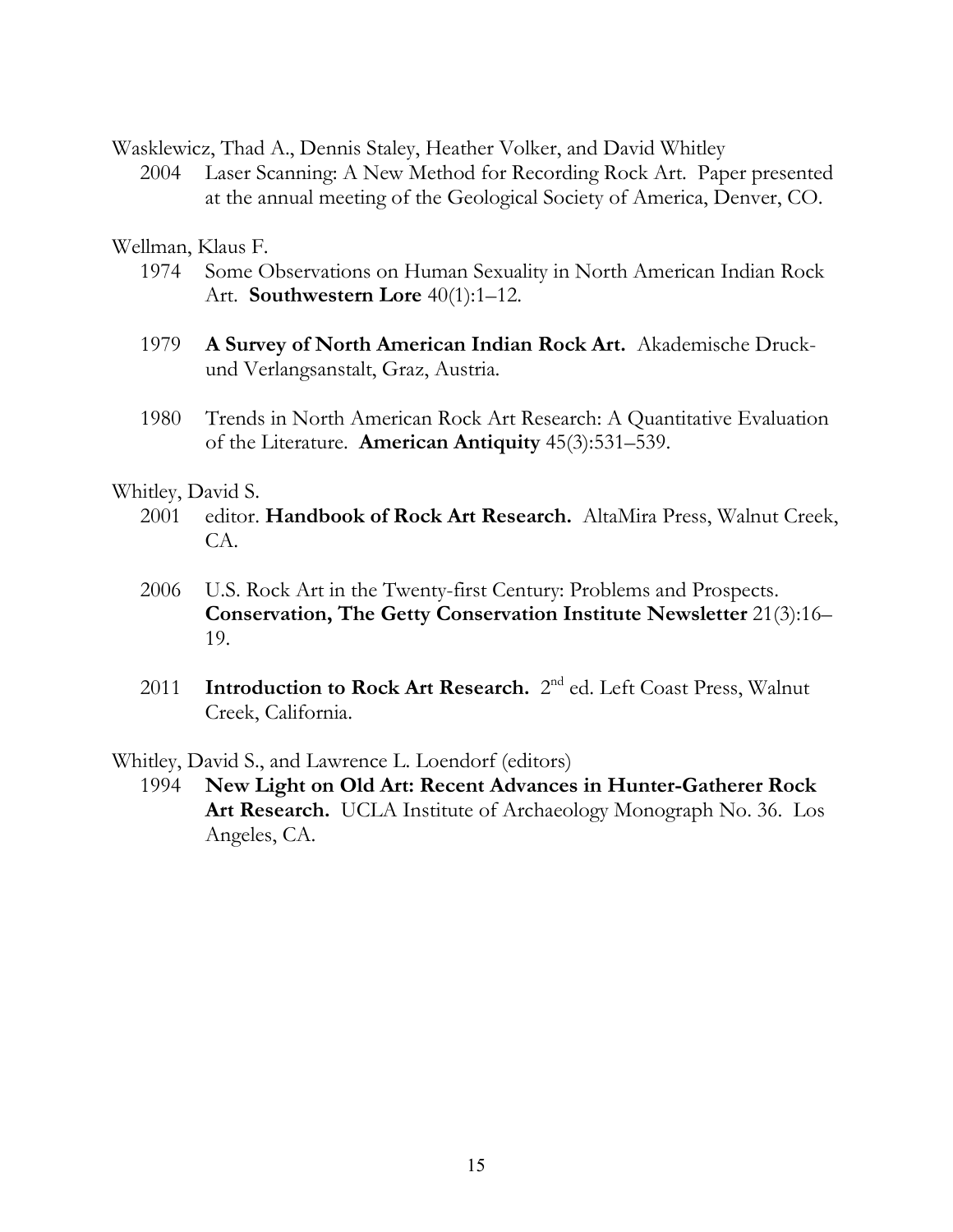#### THE FOLLOWING IS FROM:

#### **International Newsletter on Rock Art** No. 1 (1992), Pp. 18–20, By B. K. Swartz, Jr.

# **STANDARDS FOR THE RECORDING OF PETROGLYPHS AND PIGTOGRAPHS**

The American Committee to Advance the Study of Petroglyphs and Pictographs, formed in 1979 and numbering some 80 scholars, has proposed a set of minimum standards for the recording of petroglyphs and pictographs. Its statement, as follows, may serve as a useful basis to discuss the requirements for the recording of rock art.

It is impossible to prepare a universal, objective set of standards for recording petroglyphs and pictographs. Data collected often relate to specific problems being investigated. Many of the data are not objective, but observational and contextual. Also, strictness of standards should vary with site fragility and accessibility. A deteriorating petroglyph 100 miles from permanent settlement encountered by a solitary archaeologist doing survey work in rugged wilderness is to be treated differently from one scheduled to be destroyed by imminent highway construction or one that is thoroughly stabilized on a bluff across from a national park headquarters. The following standards are minimal and intended to apply to a single transitory visit to a friable surface locality. Ideal conditions for recording , such as the relation of the season and time of day with face light exposure for photographic enhancement, may not always obtain. Broad regional archaeological observations should be made in concert with specific recording.

In deciding which techniques are to be applied in any particular case, the goal should be optimal data recording and minimal resource destruction. Methods requiring surface pressure, application, or insertion, such as painting (aluminum powder, tempera, etc.), tracing, rubbing, molding, or grid anchoring, cannot be universally condoned and should not be attempted on friable surface markings. These approaches break down the basic rock structure, and some also contaminate or alter surfaces in such a way as to distort potential trace-element studies.

Direct transfer records demand storage space that may not be available. Chalking should never be done, and water spraying, especially of pictographs, should not be done except when there is no doubt that destruction is imminent. Varied photographic techniques are stressed, since they document and do not require physical contact. Careful photographic work and draftsmanship are probably sufficient for basic recording, but metric data are included because they are easy to gather and may provide useful comparative information.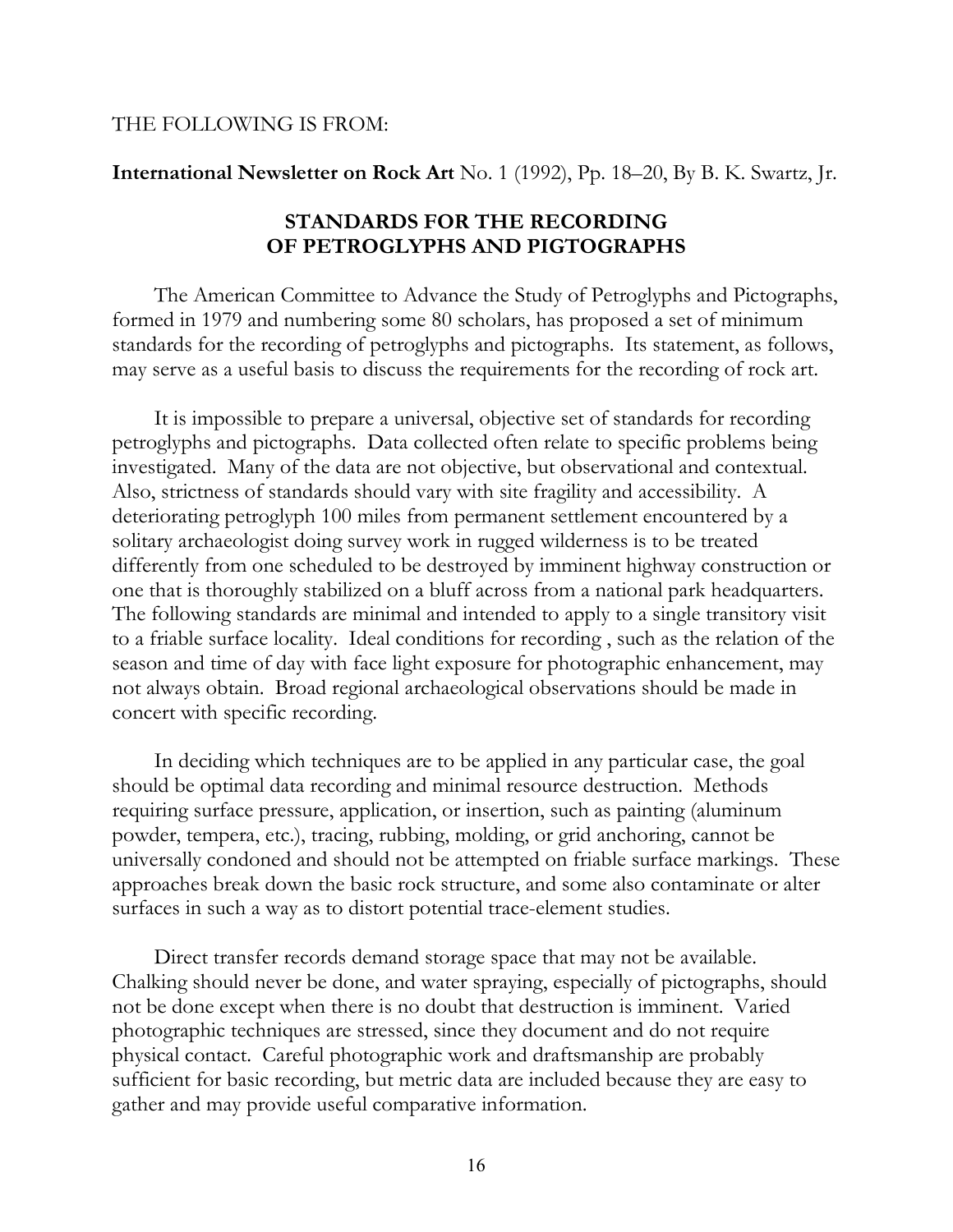The following types of records should be made:

# **Face recording, metric data (objective):**

- 1. Site and face (or panel) designation
- 2. Face datum
- 3. Face dimensions (straight)
- 4. Face dimensions (surface)
- 5. Direction of face (in degrees, compass ; check for magnetic distortion, iron in rock, etc.)
- 6. Inclination of face (in degrees, plumb bob and protractor)
- 7. Height of base of face from ground
- 8. Height of top of face from ground (check overhangs, boulder tops, etc.)
- 9. Discrete design-element designation and dimensions
- 10.Distances between design elements
- 11.Distances of design-element data from face datum
- 12.Range of line width (for each discrete design element and each style
- 13.Range of line depth (for each discrete design element and each style [petroglyphs])
- 14.Cross-section of lines (for each discrete design element and each style [petroglyphs])
- 15.Colors, including rock surfaces (Munsell color charts [pictographs])
- 16.Hardness of rock (Mohs scale)

# **Face recording, observational data (descriptive):**

- 1. Vandalism
- 2. Natural defacement (e.g., erosion of surface, water lines, lichen, patina, smoke blackening, etc.)
- 3. Old ground surfaces
- 4. Superpositions
- 5. Type of rock
- 6. Conformation of rock (cracks, holes, incorporation, etc.)
- 7. Wear surfaces (e.g., carved, cut, engraved, pecked, ground, or abraded, rubbed, drilled, with secondary smoothing, etc. [petroglyphs]; brushed, daubed, blown, stenciled, etc. [pictographs])

**Photographs**: Take many (especially when site is difficult of access), both finegrained black-and-white and, especially for pictographs, externally coupled color film with a Macbeth Color-Checker. (Avoid using internally coupled film, even for truer color.) Vary exposures and angles, take close-ups and panoramas from site and of site, use slide-lighting, and experiment with filters. Photograph everything; attempt to use constant distances and systematic coverage, and record procedure. Keep records of photographs with site and face designations; omit scales, which may clutter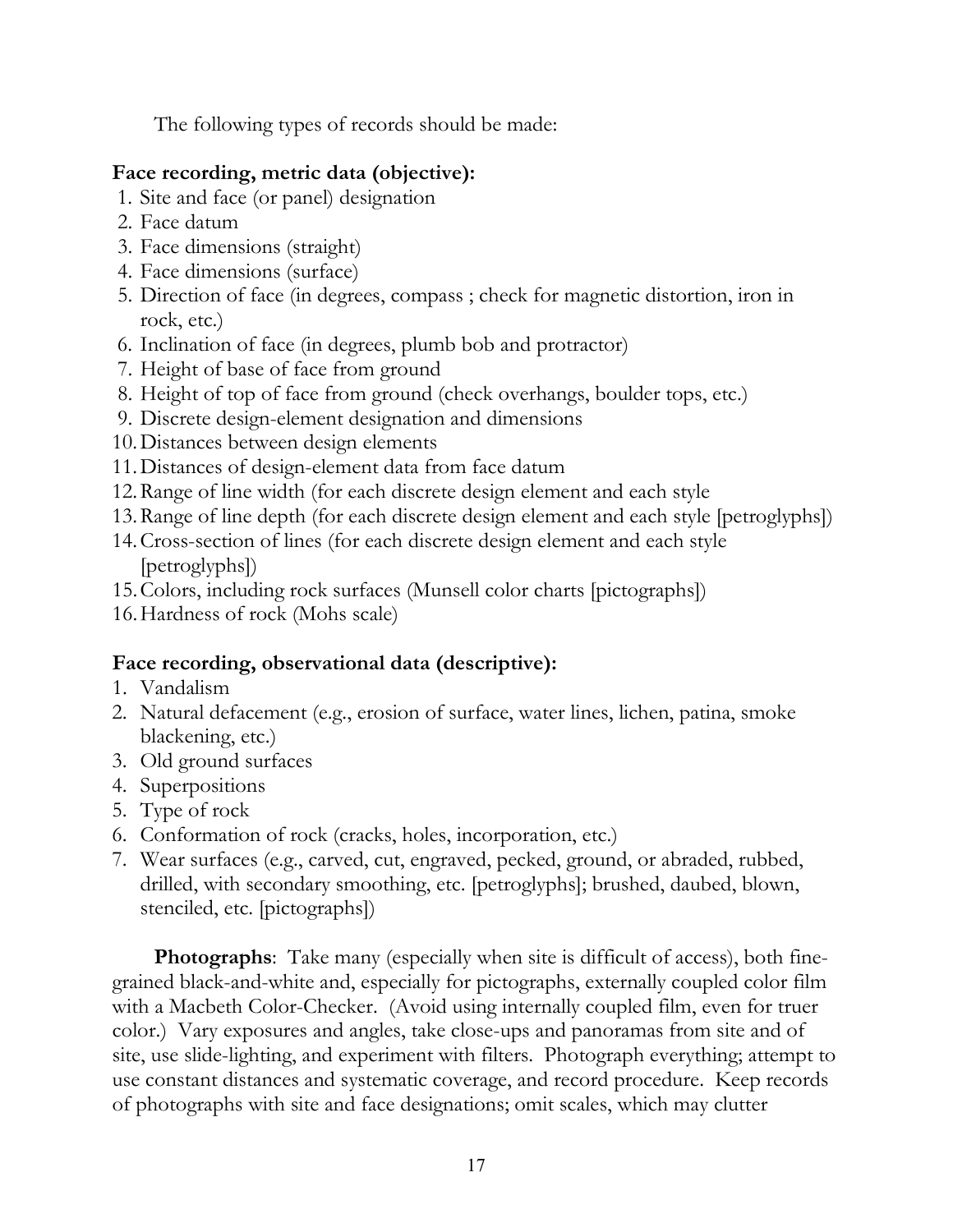photographs, where face dimensions are recorded. Have black-and-white negatives fully processed chemically, not machine-processed; send developed color film to a professional laboratory for processing. Store prints in acid-free envelopes.

**Drawings** (not a substitute for photographs): Make drawings to a consistent scale. Work with pencils to allow for revision. Use a different color for each technique of rendering or style or (in pictographs) pigment on face to note, by "drawing over," superpositions. Learn important design-element conventions; note offsetting in designs. Do not assume the markings are art, and avoid interpretive preconceptions. Record all markings, including "graffiti." If at all possible, have two or more persons make drawings, independently. Include scale, directional indicator, and site and face designations on each drawing.

**Map** (if multiple sites or site with multiple faces): Show relationship of faces within sites and of sites to each other, unmarked boulders, trails, other significant landforms, data points to map, site, and face, directional indicator, and complete field numbering of sites and faces.

**General description (subjective)**: Describe geomorphology of area: landforms (e.g., routes, passes, washes, etc.), site situations (e.g., river-valley cliff, cave, mountaintop, etc.), distribution of plant cover, location of other archaeological sites in the area, and cultural associations (portable and non-portable), especially diagnostic and decorated remains such as points and pottery or tools or materials that may have been used to produce the markings. Note unique features of the surroundings. Offer conservation recommendations based on site uniqueness, condition, and location: ignore (initiate no policy-keep from public), protect (barriers, fences, grilling, security system), restore, stabilize (impregnation, coating), salvage (record more intensively).

B. K. Swartz, Jr. – Department of Anthropology – Ball State University Muncie, IN 47306 (U.S.A.).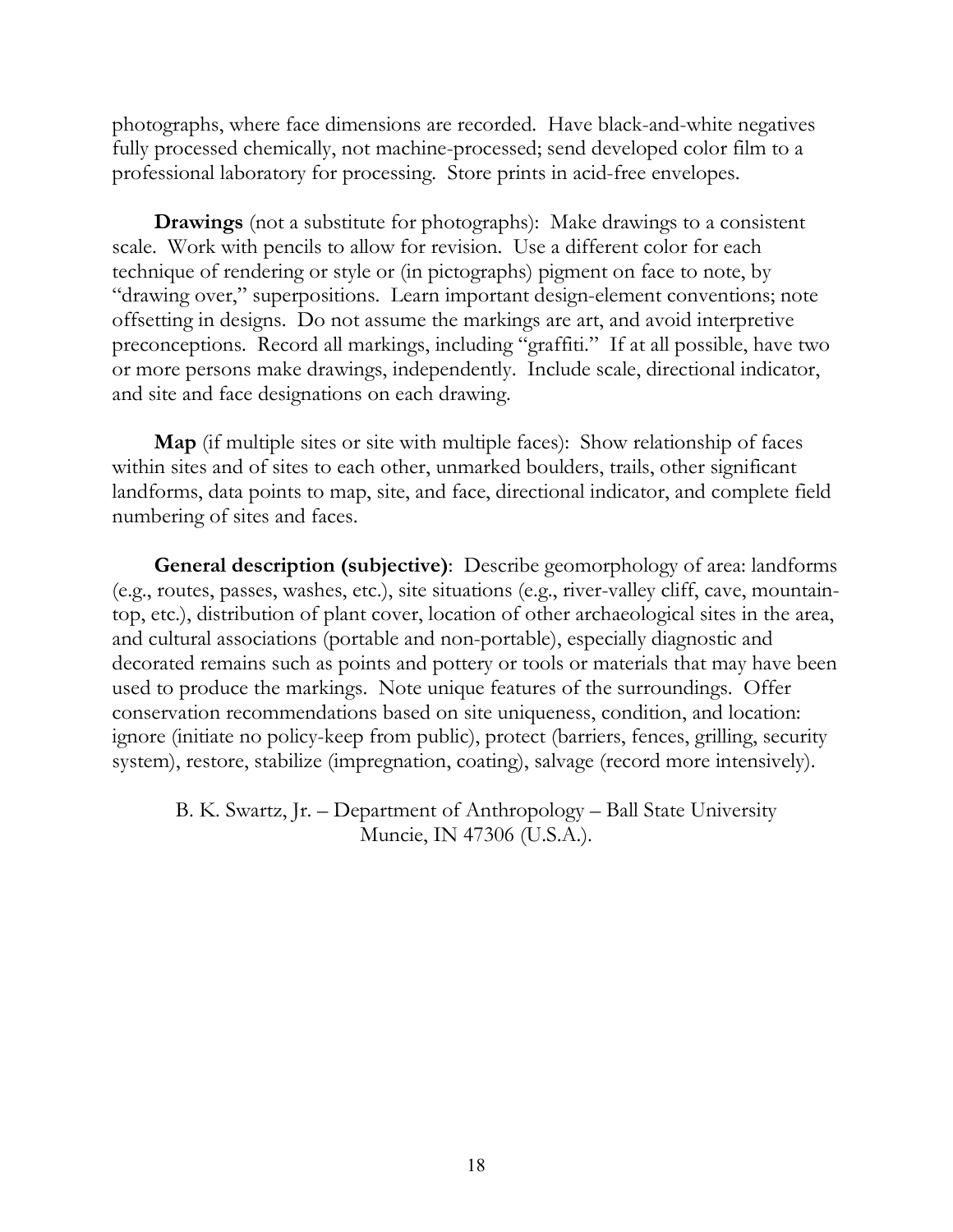# **PRESERVATION AND CONSERVATION ISSUES**

Rock art—pictographs and petroglyphs—are a form of wall painting or mural art. They are not portable objects and should remain in situ whenever possible. They should be preserved rather than restored since restoration, if done improperly, can destroy rock art. Unfortunately, damage to rock art panels, both natural from weathering and intentional vandalism, is an on-going problem. However, rock surfaces are more fragile than they may appear, and special expertise is required to attempt to remove graffiti, repair other kinds of vandalism, retard erosion, stabilize cracked and spalled panels, etc. The list on the following page includes professional conservators with special training and experience on rock art. Additional information as well as workshops on rock art conservation are available from:

> Getty Conservation Institute 1200 Getty Center Dr., Suite 700 Los Angeles, CA 90049-1684 310-440-7325 [www.getty.edu](http://www.getty.edu/)

# ROCK ART CONSERVATORS

J. Claire Dean Dean & Associates Conservation Services  $3438$  NE  $62<sup>nd</sup>$  Ave. Portland, OR 97213-3953 (503-331-1972)

Kathleen Hogue P. O. Box 695 Quitman, TX 75783 (903-967-2295)

Johannes Loubser Stratum Unlimited, LLC 10011 Carrington Lane Alpharetta, GA 30022 (404-513-4900)